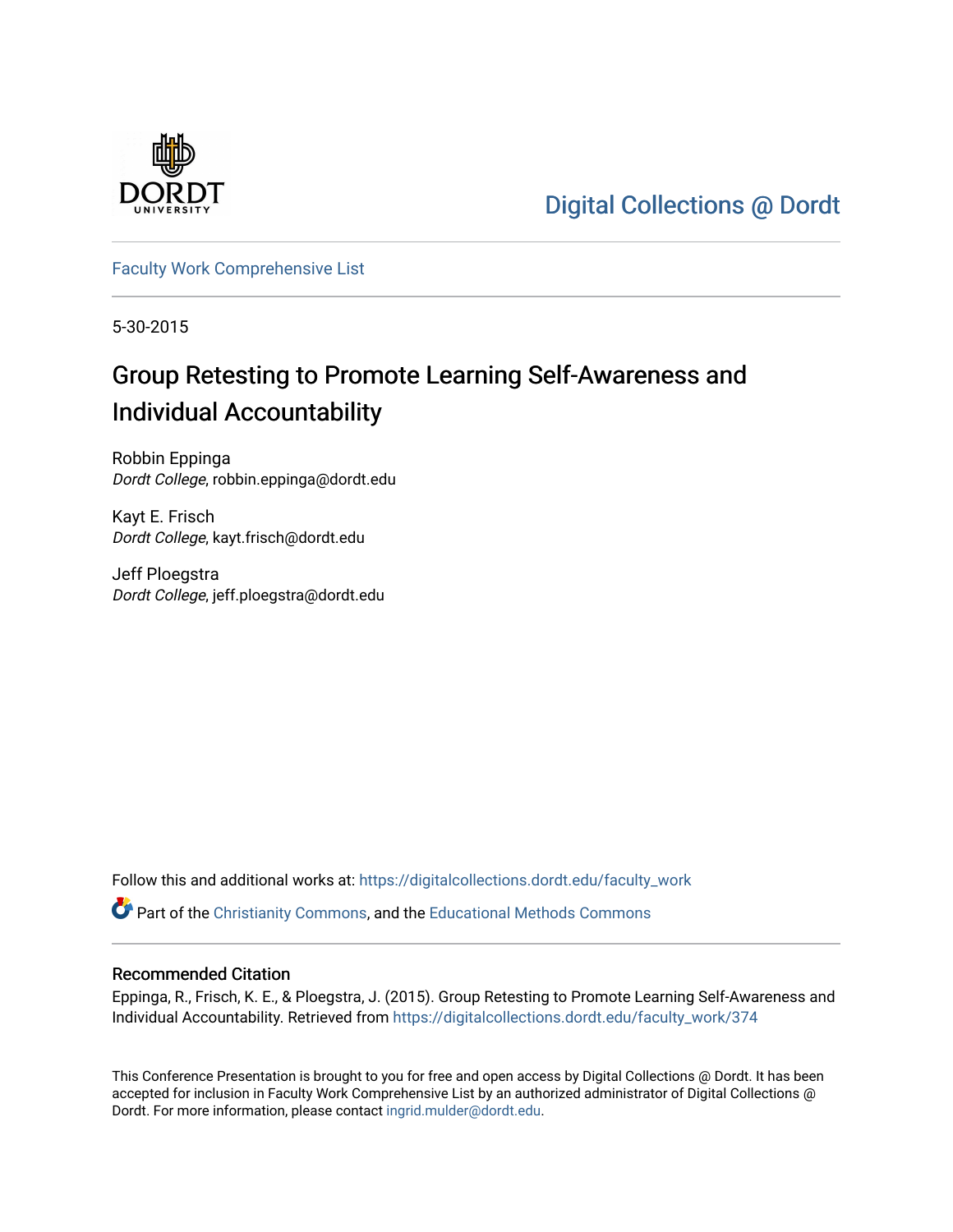#### Group Retesting to Promote Learning Self-Awareness and Individual Accountability

#### Abstract

Allowing students to retake tests in groups provides them with the immediate opportunity to learn from their mistakes while improving their perceptions of a course. We explore Group Review Advancing Content/Concept Essentials (aka GRACE), a variation on group retesting, which creates a peer learning environment and emphasizes individual metacognition, concept articulation, and accountability. Through an interactive demonstration, we introduce the process, relate some of the literature-reported benefits of group retesting, and share our experiences using GRACE in a variety of disciplines at different course levels.

#### Keywords

students, learning, metacognition, responsibility, self-perception, test-anxiety

#### **Disciplines**

Christianity | Educational Methods

#### **Comments**

Research presentation given at the Teaching Professor Conference in Atlanta, Georgia, May 30, 2015.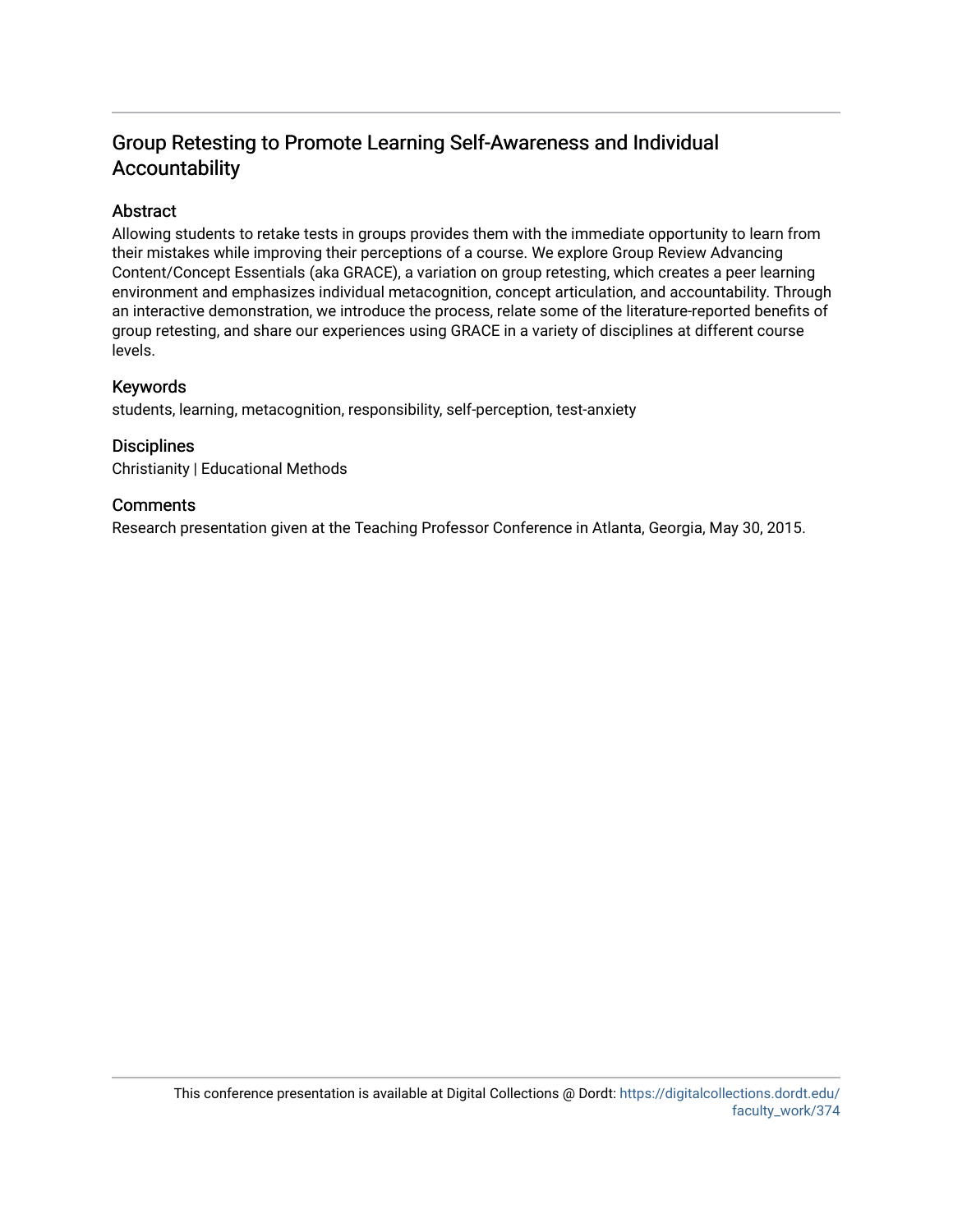#### **Group Retesting to Promote Learning Self-Awareness and Individual Accountability**

Robbin Eppinga, Kayt Frisch, Jeff Ploegstra

The Teaching Professor Conference, May 2015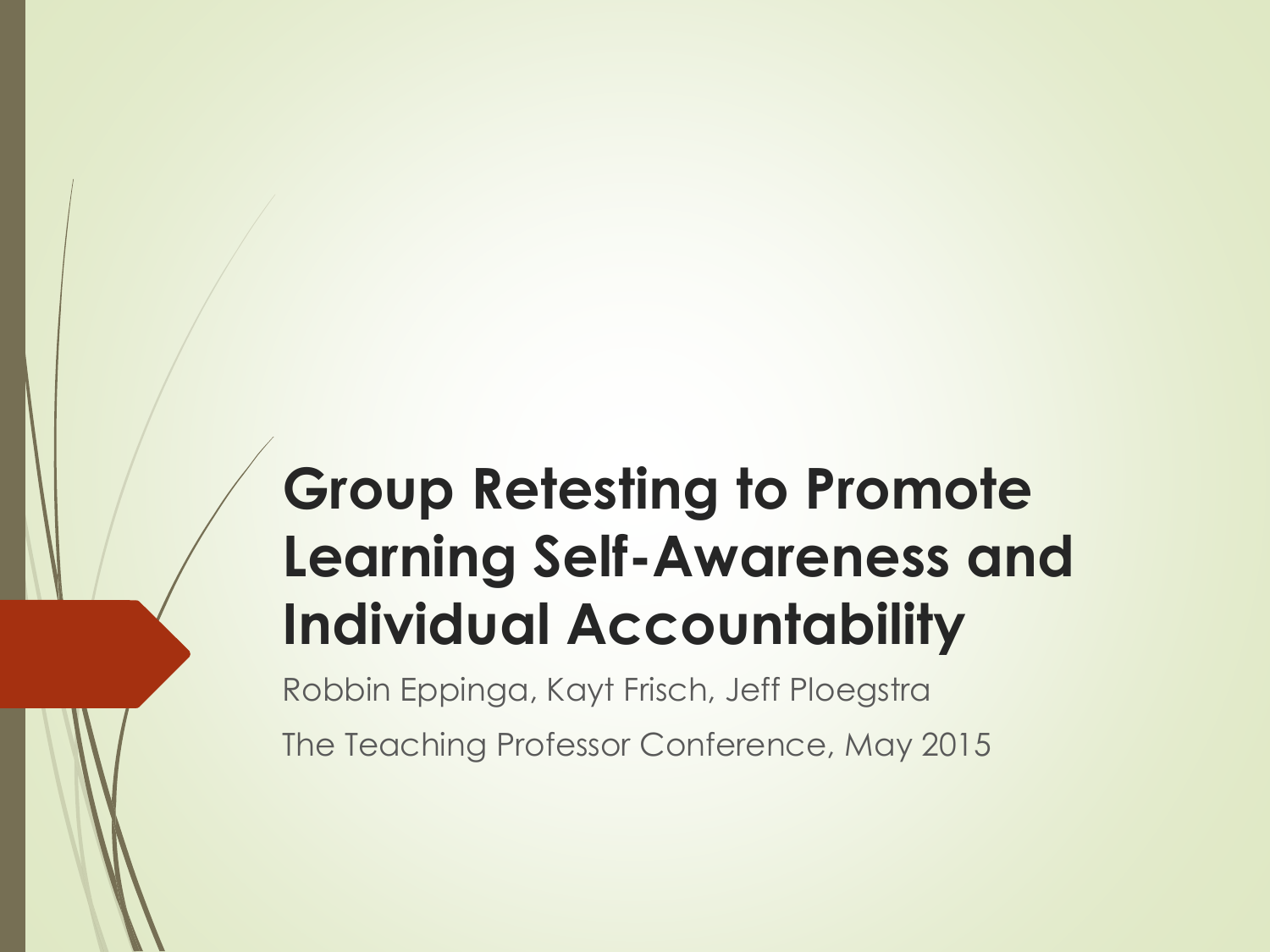# Things we wondered about **GRACE**

- Does GRACE help students learn?
- Does GRACE improve metacognition?
- **Do students prefer GRACE for review?**
- **Is GRACE a good use of class time?**
- Does GRACE reduce test anxiety?
- Does GRACE help students perceive that the professor cares about their learning?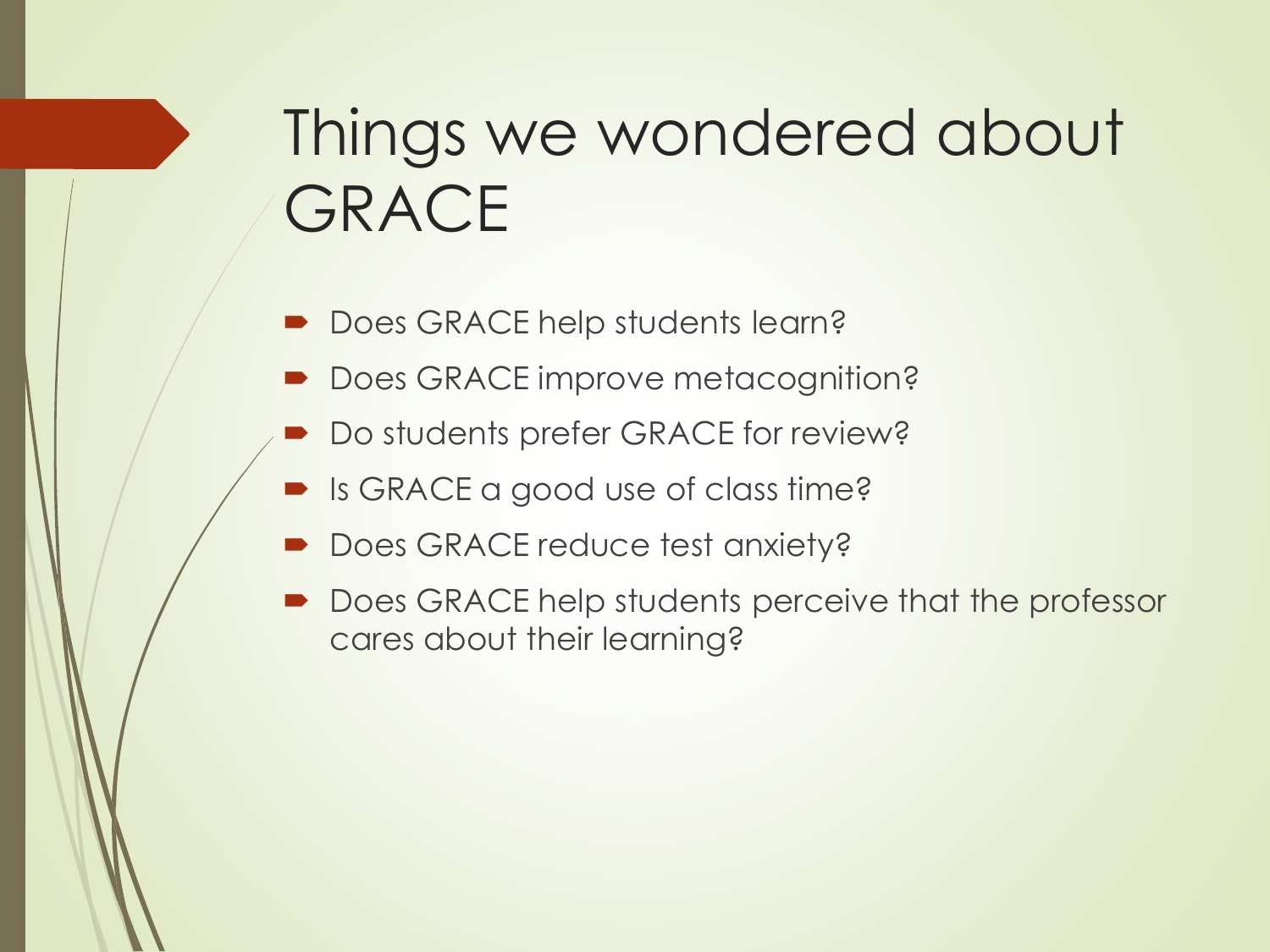# Does GRACE help students learn?

- GRACE helps me identify gaps and strengths in my knowledge (1)
- GRACE helped me identify key ideas from course content (8)
- I would learn less if we did not do GRACE (10)
- Overall I found GRACE helpful for my learning (17)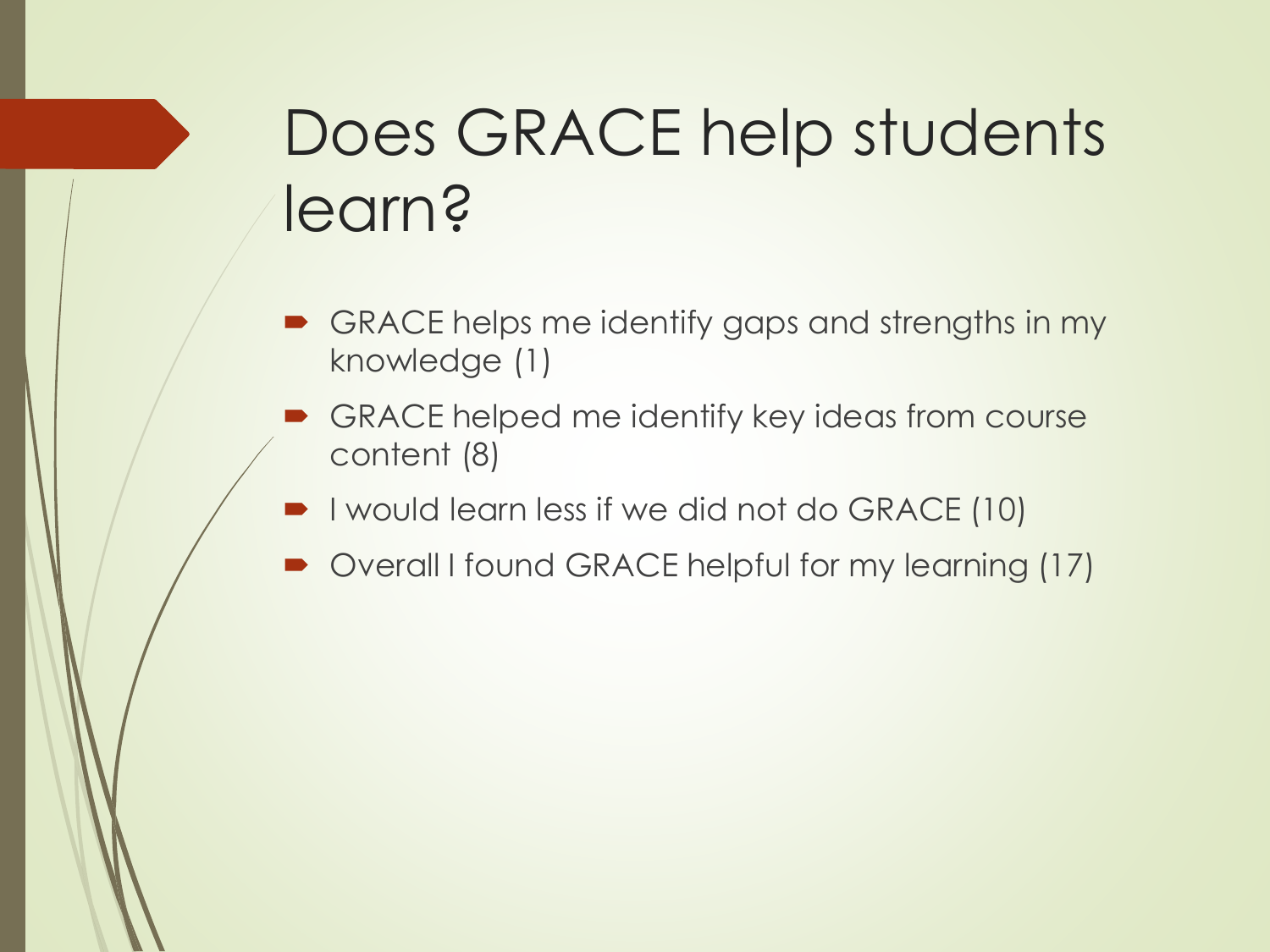# Does GRACE improve metacognition?

- **Group discussions with other students (GRACE) gives** me confidence in my ability to articulate the material (2)
- Seeing how other group members think during GRACE improves my own thinking (5)
- **Learning from and/or teaching others in my GRACE** group improves my understanding of the material (9)
- GRACE helps me improve my critical thinking and learnings skills as I see how other students engage the material (13)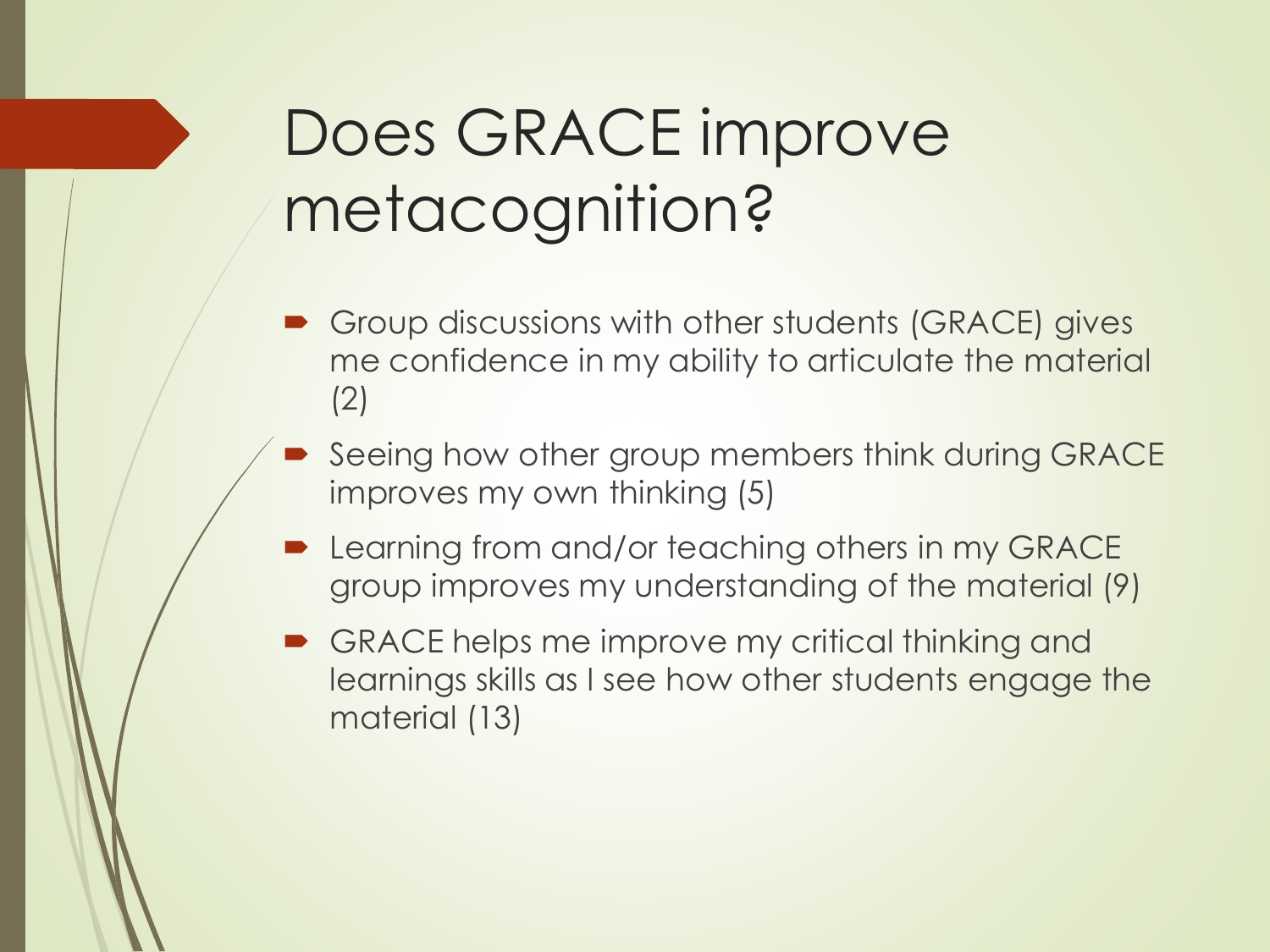# Do students prefer GRACE for review?

- I learn more from GRACE than from seeing a posted answer key (3)
- I learn more from GRACE than from the professor telling me the test answers (7)
- I learn more from GRACE than from just getting my corrected test back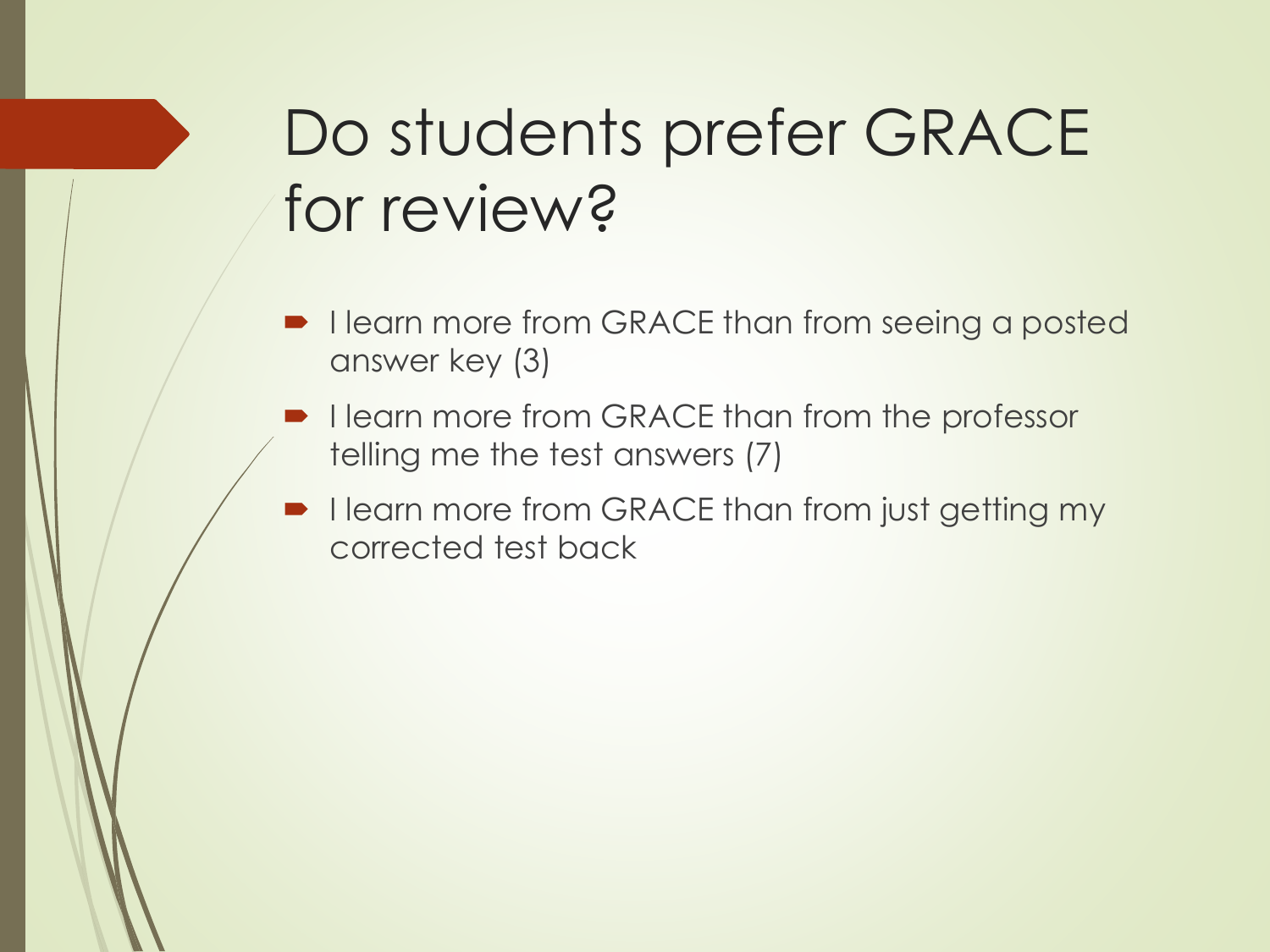### Is GRACE a good use of class time?

- **B** GRACE would be better accomplished outside of class (6)
- Doing GRACE in class is a valuable use of class time (14)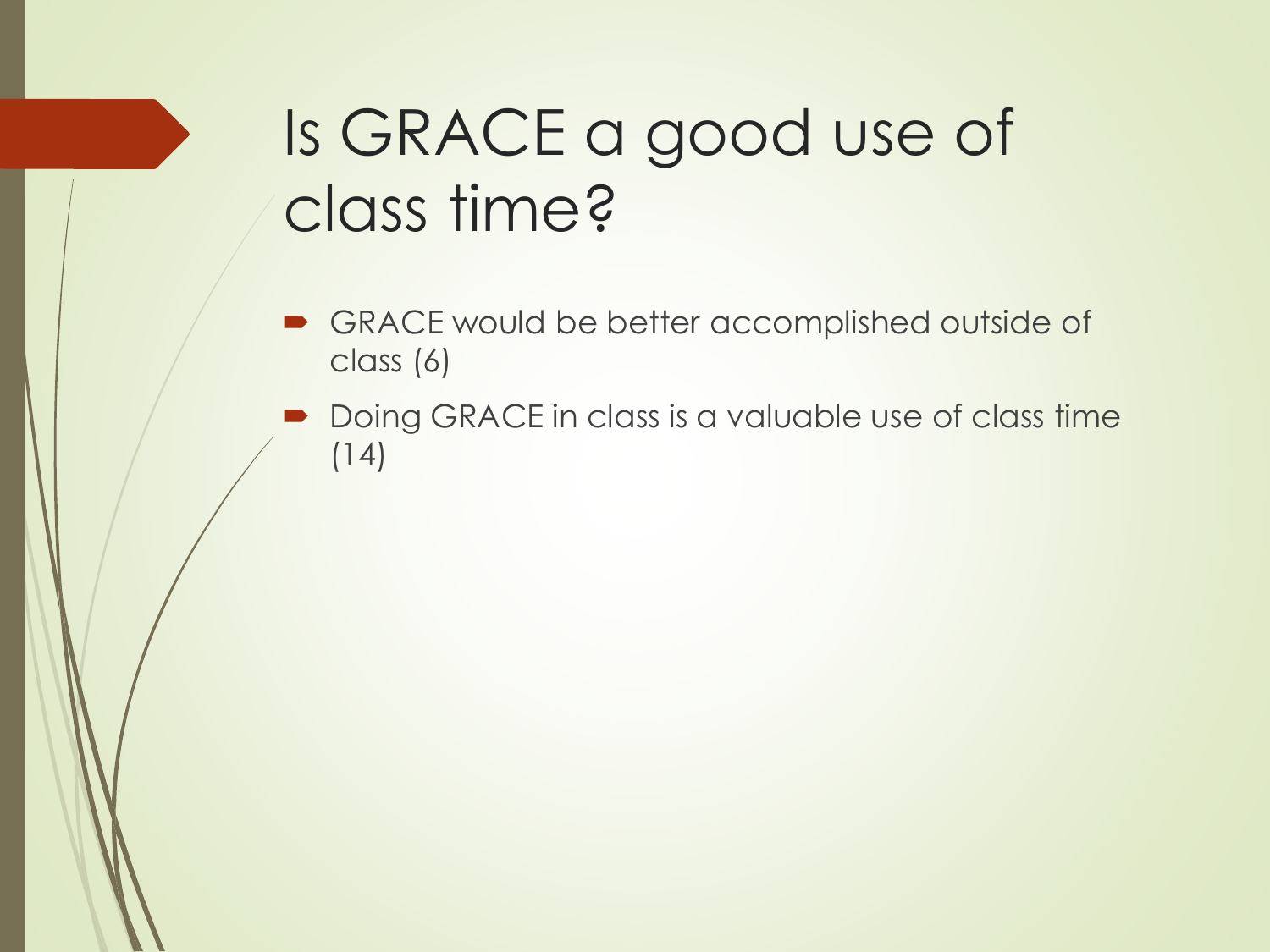# Does GRACE reduce test anxiety?

- I feel less anxious while taking the exam knowing that we will review the exam in a group (GRACE) (4)
- Knowing that we will do GRACE relieves the pressure to study for the test (12)
- **I** feel less anxious about taking the exam knowing that we will review the exam in a group (GRACE) (16)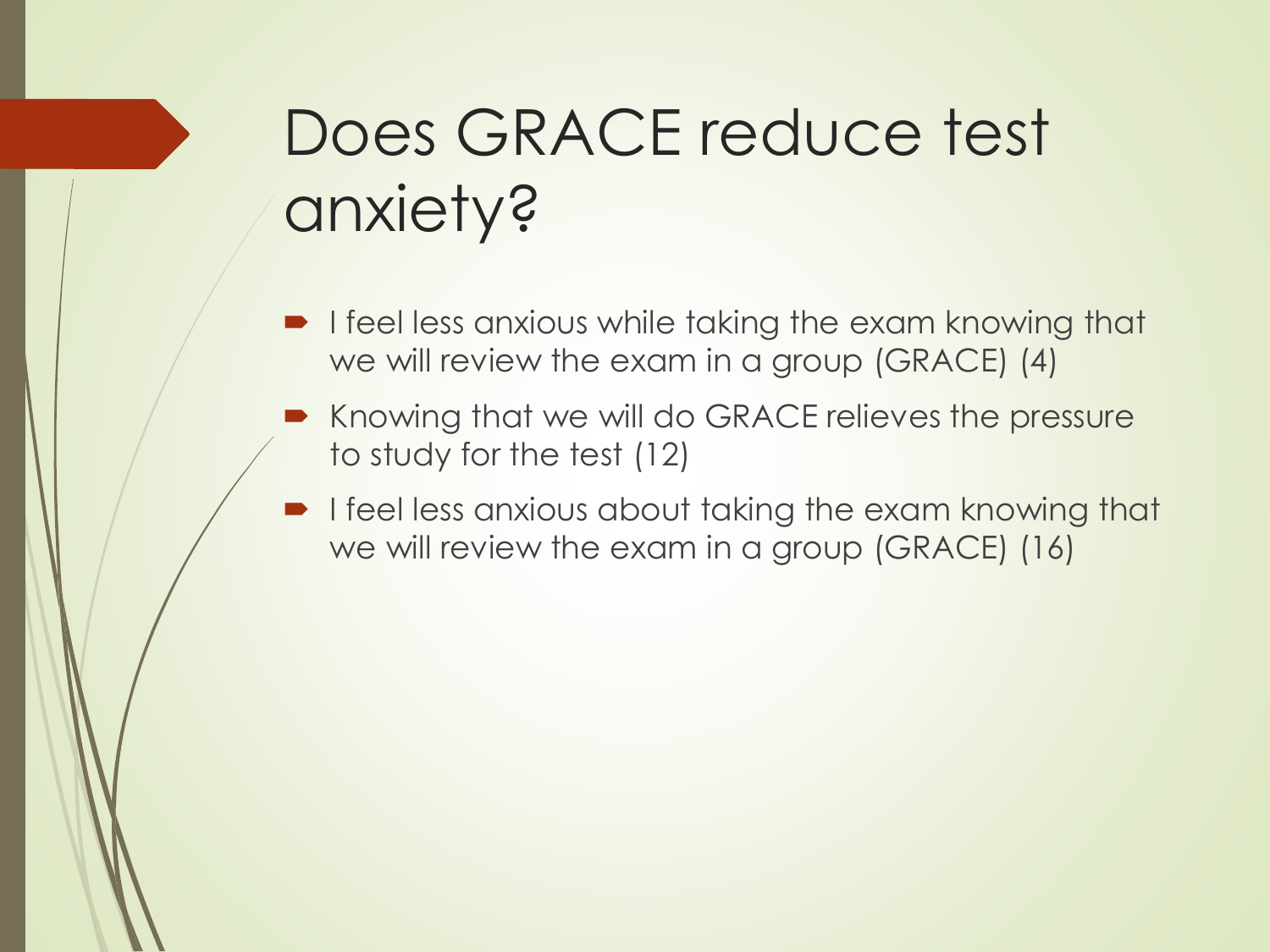### Does GRACE help students perceive that the professor cares about their learning?

 GRACE makes me feel that my instructor cares about my learning (15)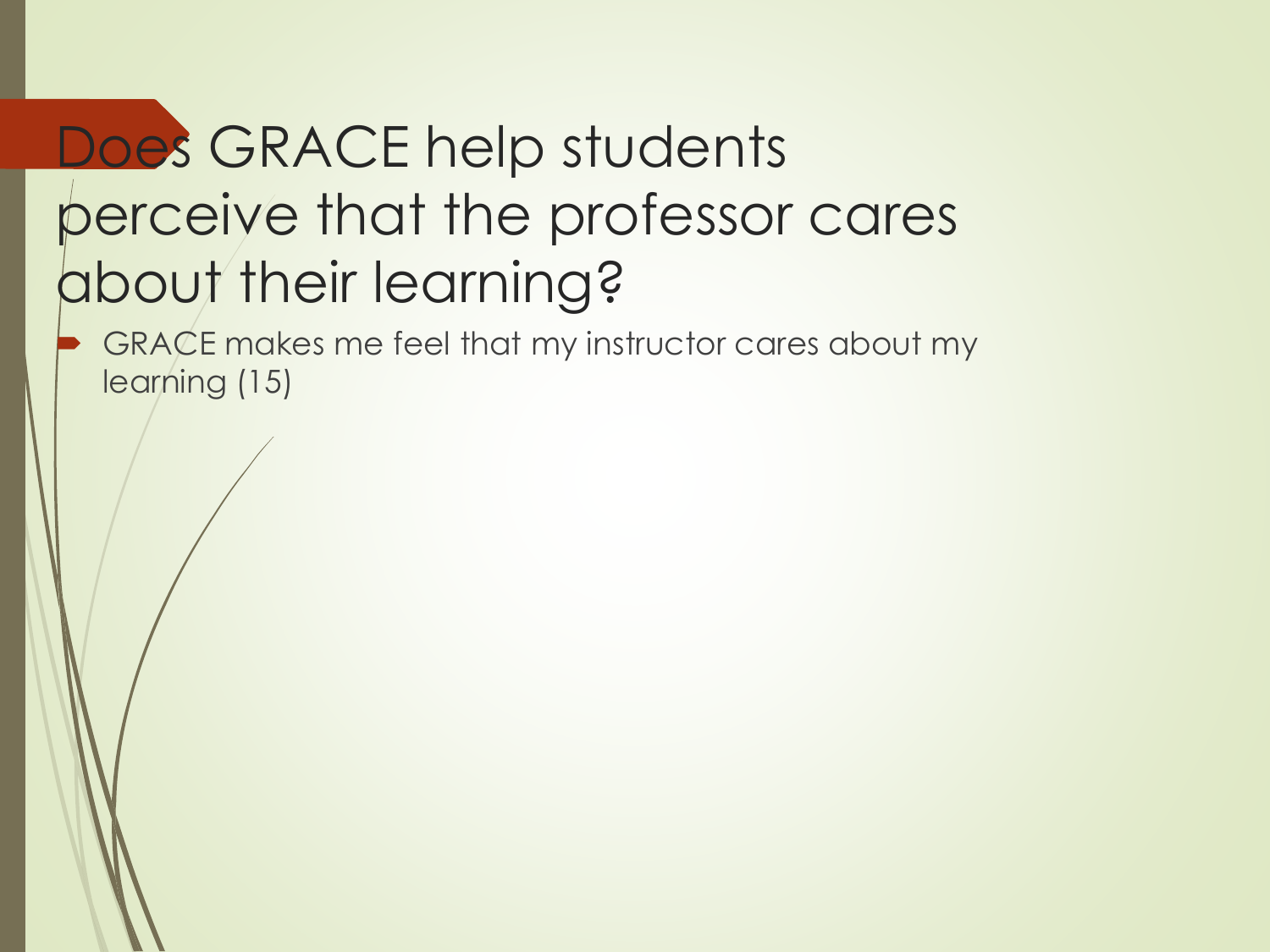### Our Survey Respondents

- 123 students (43 male, 80 female)
- Average &P.Z: 3.different classes (2013-
- Class Year 14)
	- Freshman: Biology 125 (Intro to cell & molecular)
	- Sophomore<sup>Big201</sup> (HAP I)
	- **Junior: 32**  $-$  Bio 202 (HAP II)
	- Senior: 3 – Bio 213 (Nursing Microbiology)
		- Bio 302 (Advanced Microbiology)
		- Engineering 210 (Statics & Dynamics)
		- Physics 115/116 (Intro, Algebra-based)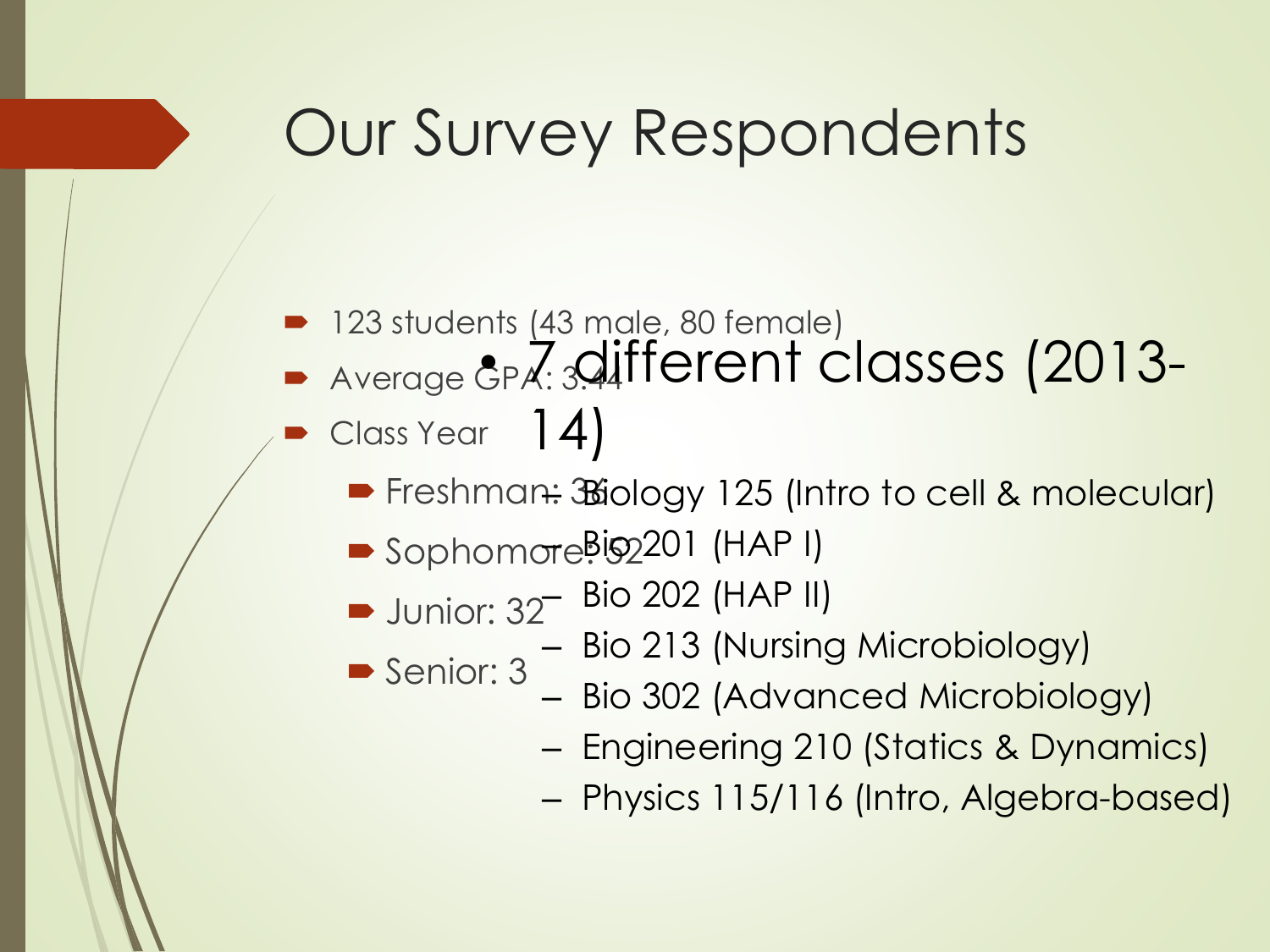

http://web.anglia.ac.uk/numbers/common\_folder/graphics/fig6\_single\_box.jpg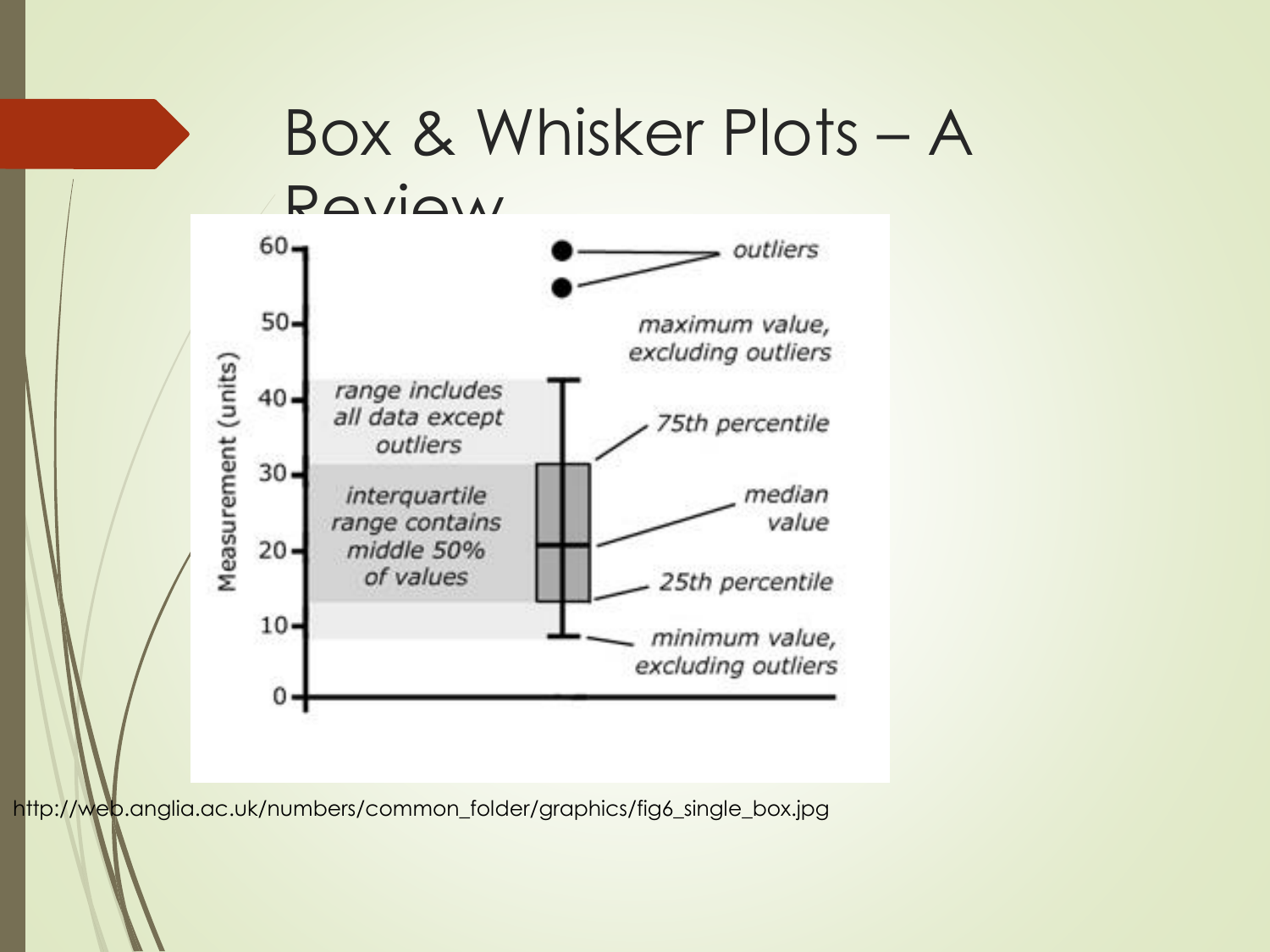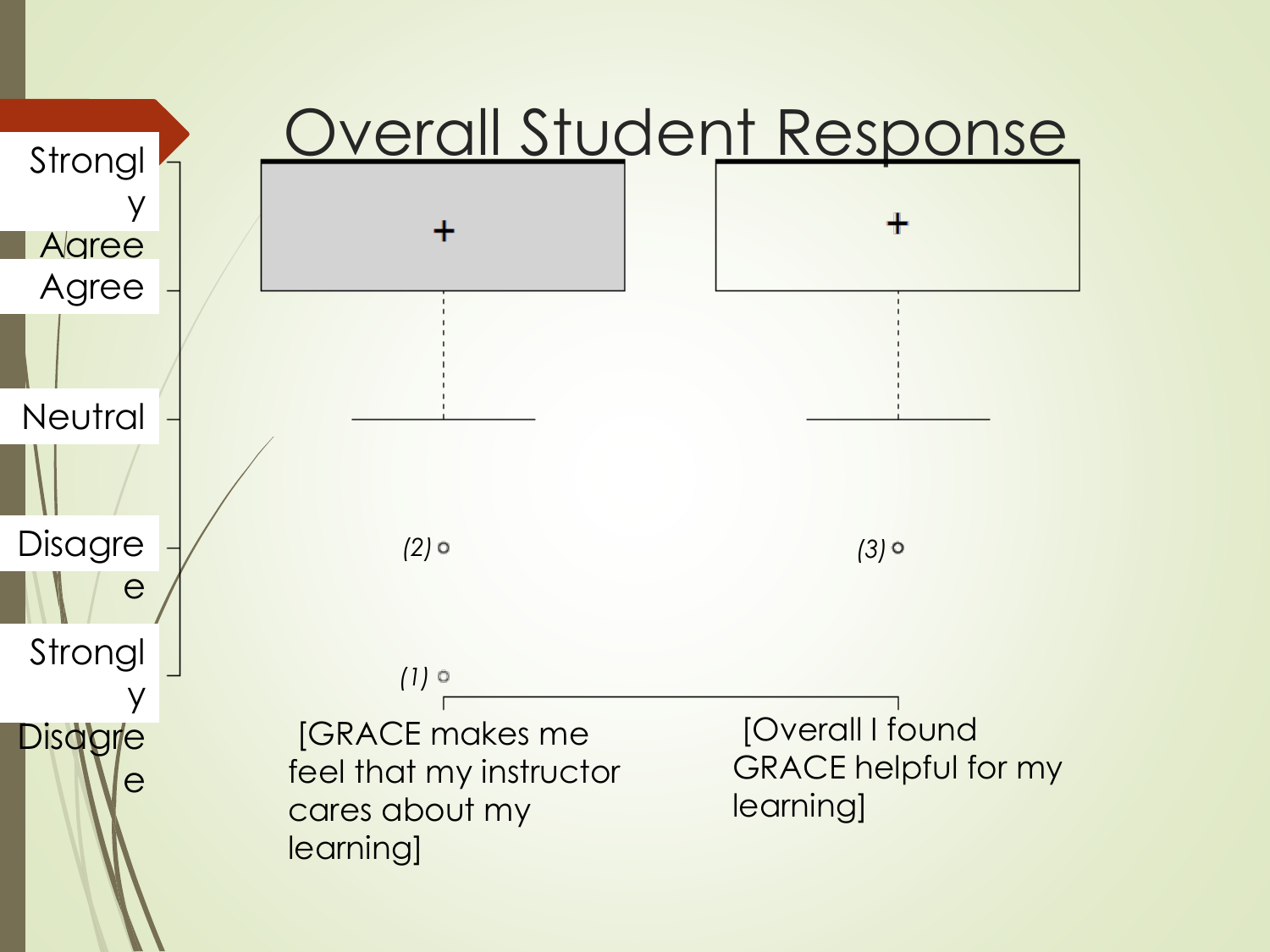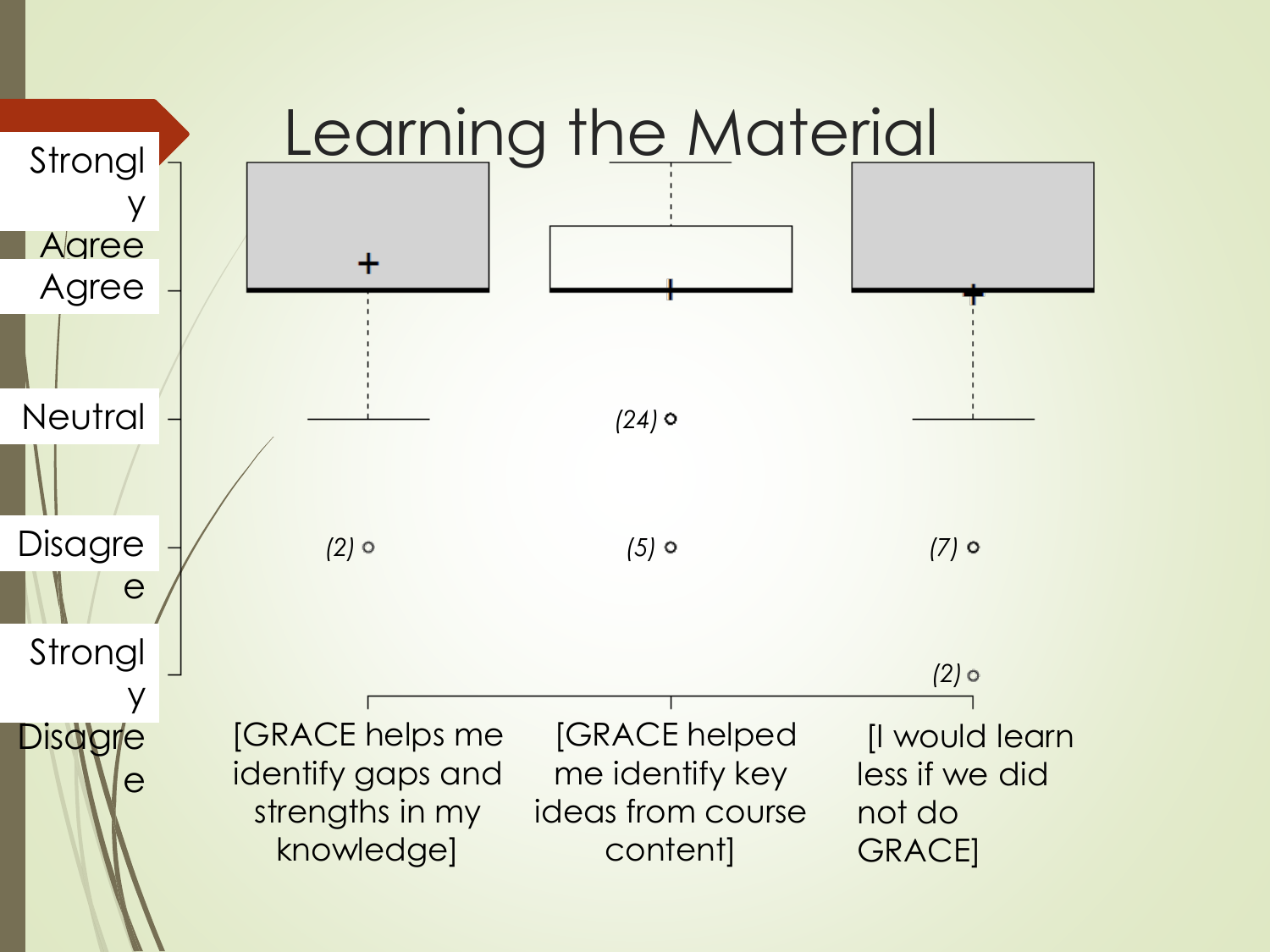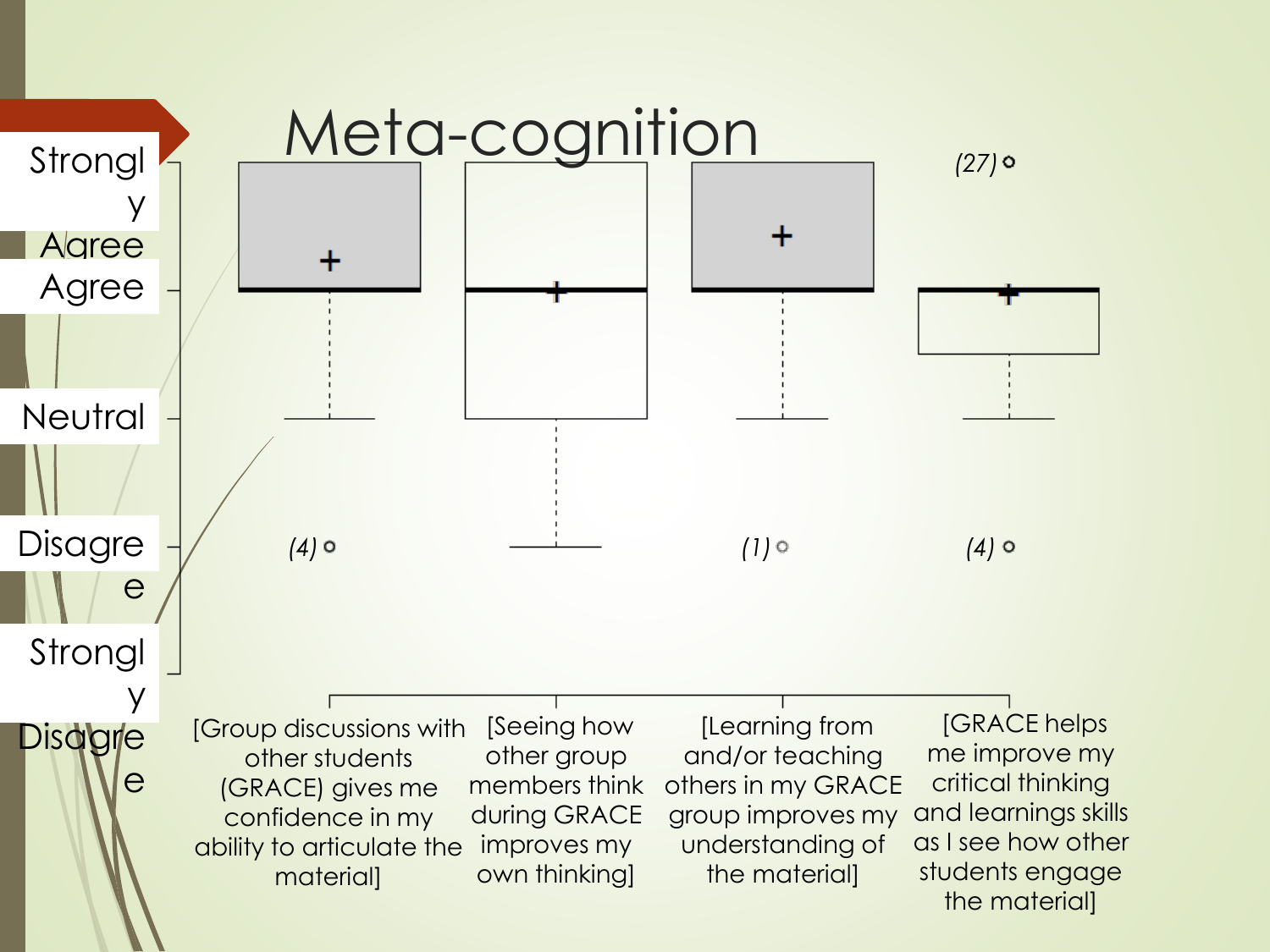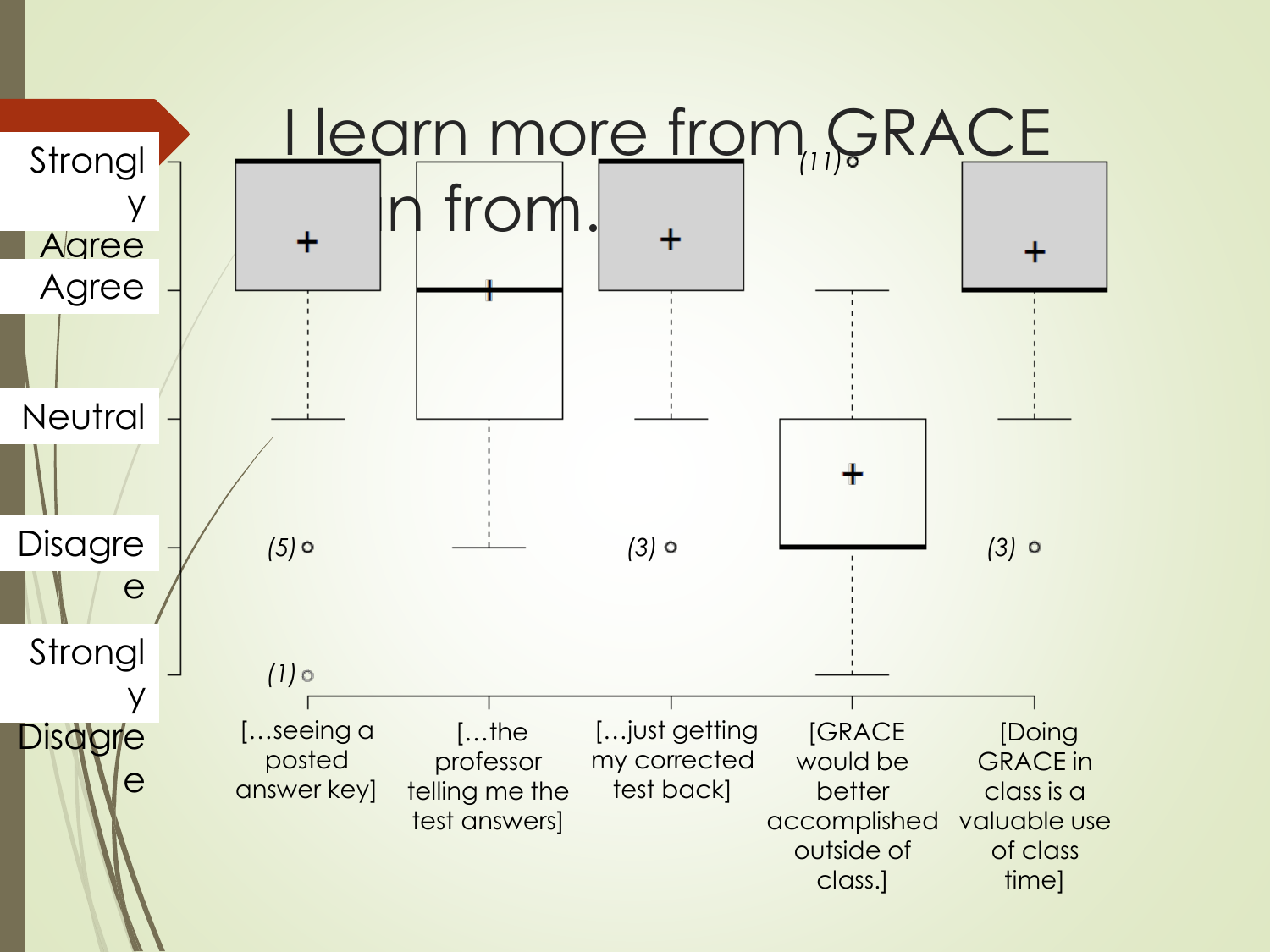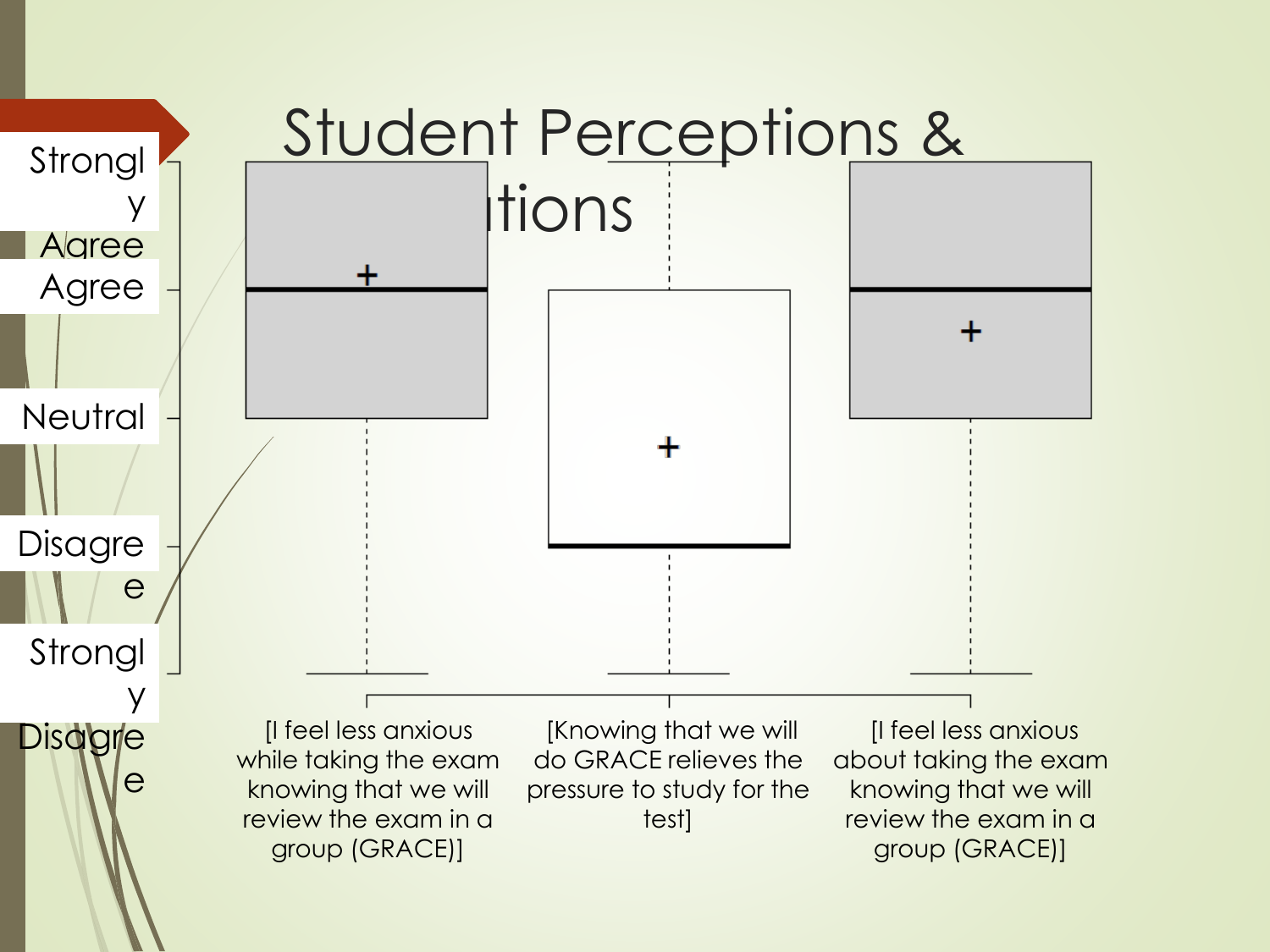# Some of our favorite free responses

*[GRACE] allows a professor to make a test that includes all of the information needed to know rather than a test that only includes part of the information. Complete tests, although harder, shows students how much they really need to learn and know. Grace is a way to use these tests without students' grades suffering significantly.*

*The benefits of GRACE are fairly universal in that it can be used to ensure that the key concepts are grasped.*

*[GRACE] makes learning more enjoyable and less stressful*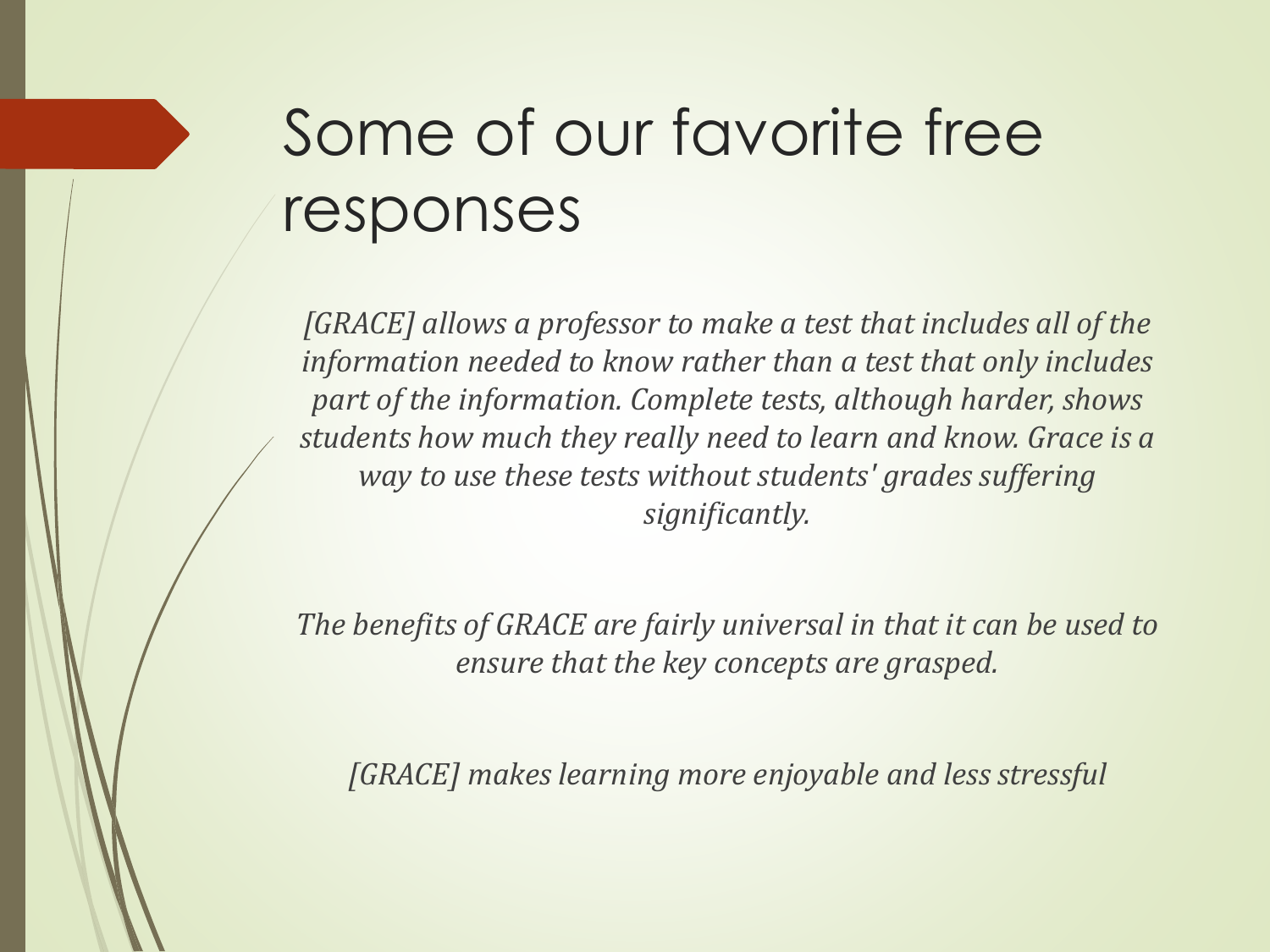# Some of our favorite free responses

*Without GRACE I probably would not look over the test in as much depth, particularly since it takes a week or two to get it back...a lot is forgotten by then.*

*I get nervous taking tests and it seems like the knowledge just falls out of my head, but with GRACE I'm less nervous because I know I will have a chance to gain some points back and I can relax and think clearer…I have learned several things after taking the exam. In most classes you study for the test and then don't learn anything about that material afterward, but with GRACE you continue learning*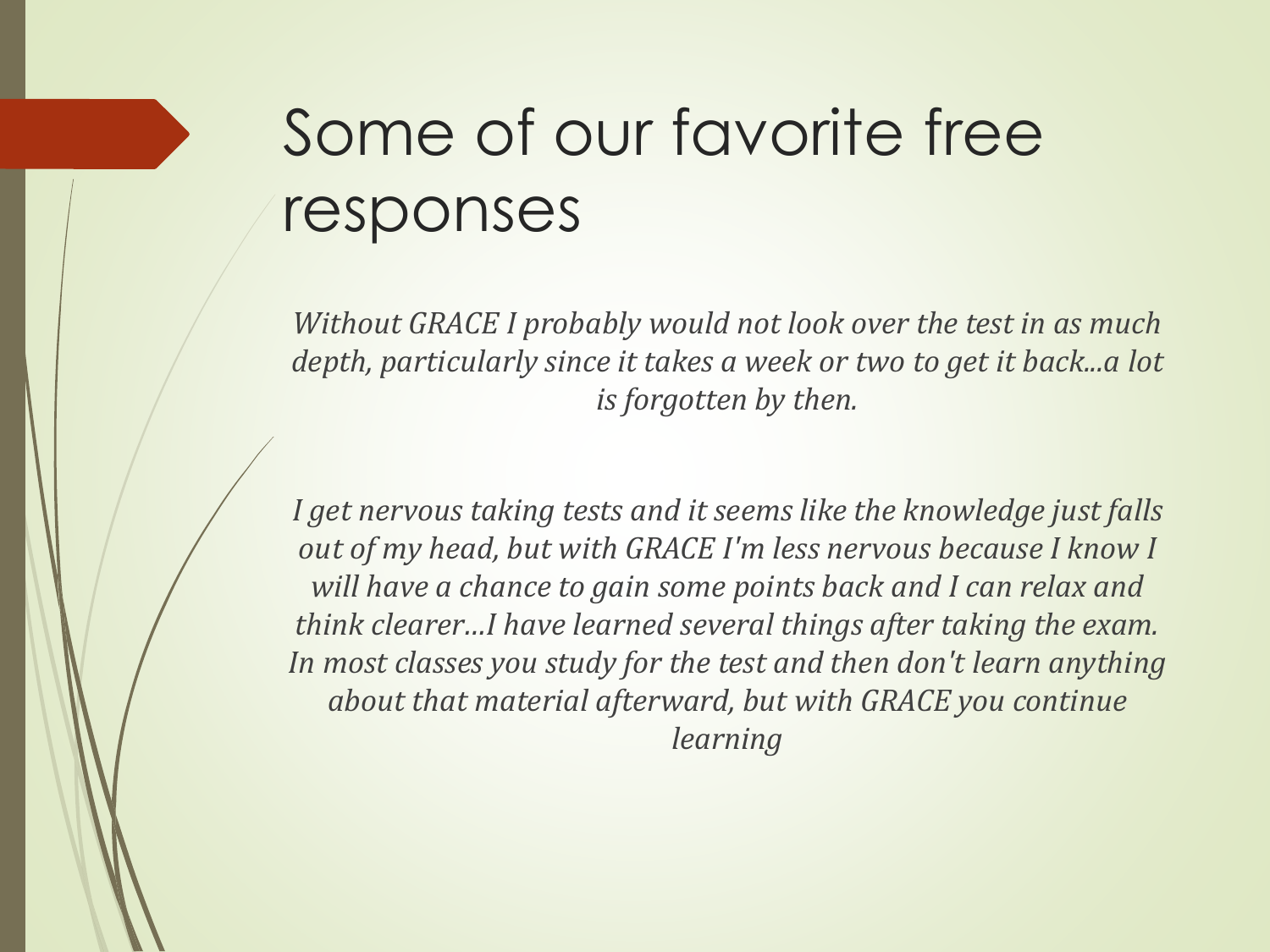# Some of our favorite free responses

*I think that GRACE is a good thing because it is a great way to see where you stood in your understanding of the material while also learning the material that you weren't as confident about or never learned at all. It broadens your understanding of the entire material that was covered with the addition of what other people gathered from the information.*

*Tests don't measure learning well because in real job situations, you will most likely have group to collaborate with, less of a time limit, and less pressure. GRACE models this well.*